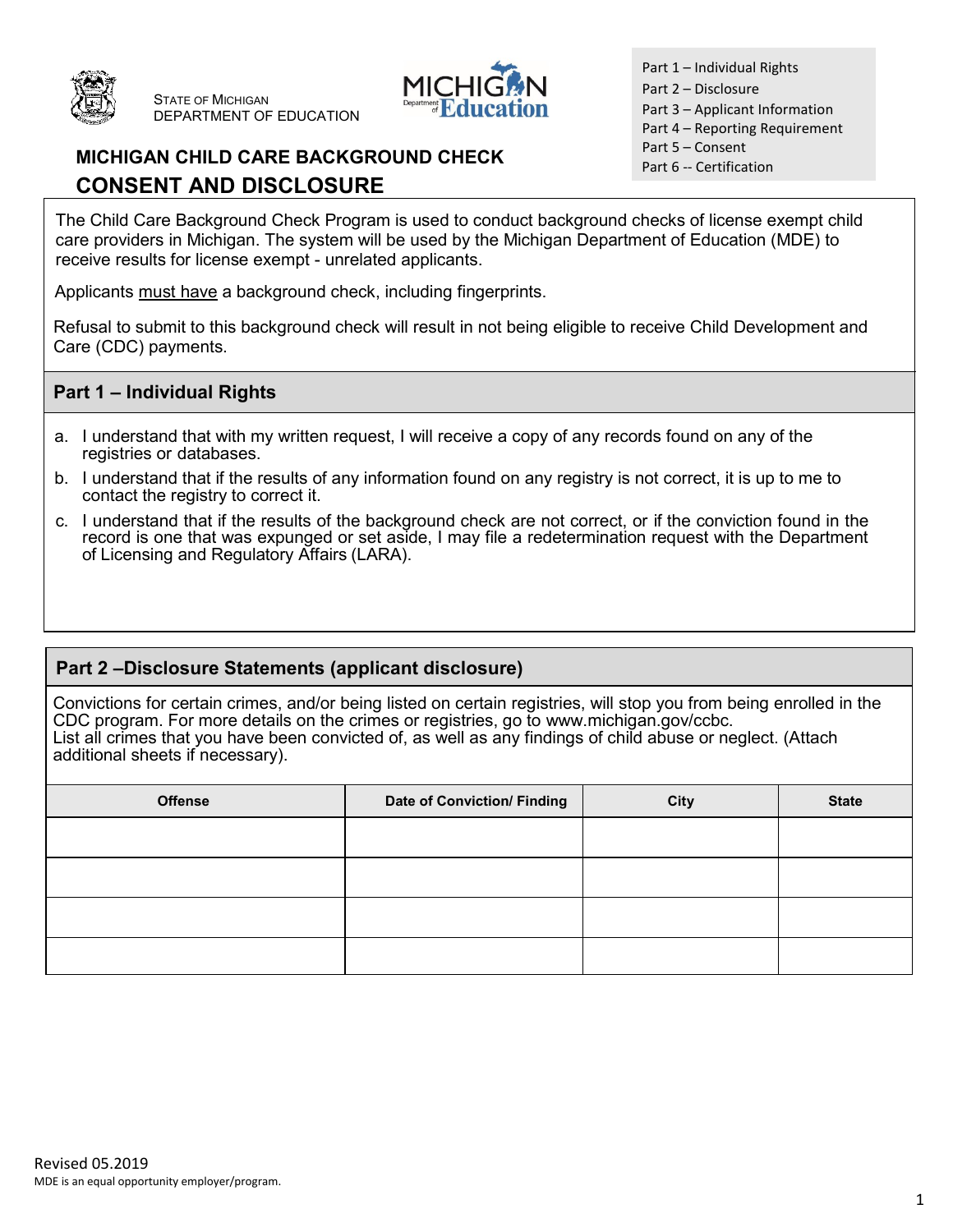# **Part 3 – Applicant Information required to process a comprehensive background check.**

You must answer all questions completely and neatly or delays could result.

| <b>Individual Information</b>            |                                                                                                                      |                                |               |                                                    |
|------------------------------------------|----------------------------------------------------------------------------------------------------------------------|--------------------------------|---------------|----------------------------------------------------|
|                                          |                                                                                                                      |                                |               |                                                    |
| <b>Personal Information (Legal Name)</b> |                                                                                                                      | <b>List All Previous Names</b> |               |                                                    |
| Suffix                                   |                                                                                                                      |                                |               |                                                    |
|                                          |                                                                                                                      |                                |               |                                                    |
|                                          | Height ____________  Hair Color __________                                                                           |                                | Gender Male □ | Female $\square$                                   |
| Weight _________                         | Eye Color _________                                                                                                  | Race ________                  |               |                                                    |
| <b>Current Address</b>                   |                                                                                                                      |                                |               |                                                    |
| Address                                  | <u> Alexandria de la contrada de la contrada de la contrada de la contrada de la contrada de la contrada de la c</u> |                                |               |                                                    |
|                                          | City__________________________State/Province_____________Zip___________County _____________________                  |                                |               |                                                    |
|                                          | Do you have more previous Michigan addresses? Yes $\Box$ No $\Box$                                                   |                                |               |                                                    |
| <b>Residency</b>                         |                                                                                                                      |                                |               |                                                    |
|                                          | Did you live outside of Michigan within the last five years? Yes $\Box$                                              |                                | No $\Box$     | If Yes, you must<br>complete previous<br>addresses |
|                                          | Previous non-Michigan address (use additional paper, if applicable)                                                  |                                |               |                                                    |
|                                          |                                                                                                                      |                                |               |                                                    |
|                                          |                                                                                                                      |                                |               |                                                    |
|                                          |                                                                                                                      |                                |               |                                                    |
|                                          | Do you have more previous non-Michigan addresses? Yes $\Box$                                                         | No $\Box$                      |               |                                                    |
| <b>Phone/E-mail address</b>              |                                                                                                                      |                                |               | <b>Driver's License or State Identification</b>    |
|                                          |                                                                                                                      |                                |               |                                                    |
|                                          |                                                                                                                      |                                |               |                                                    |

Revised 05.2019 MDE is an equal opportunity employer/program.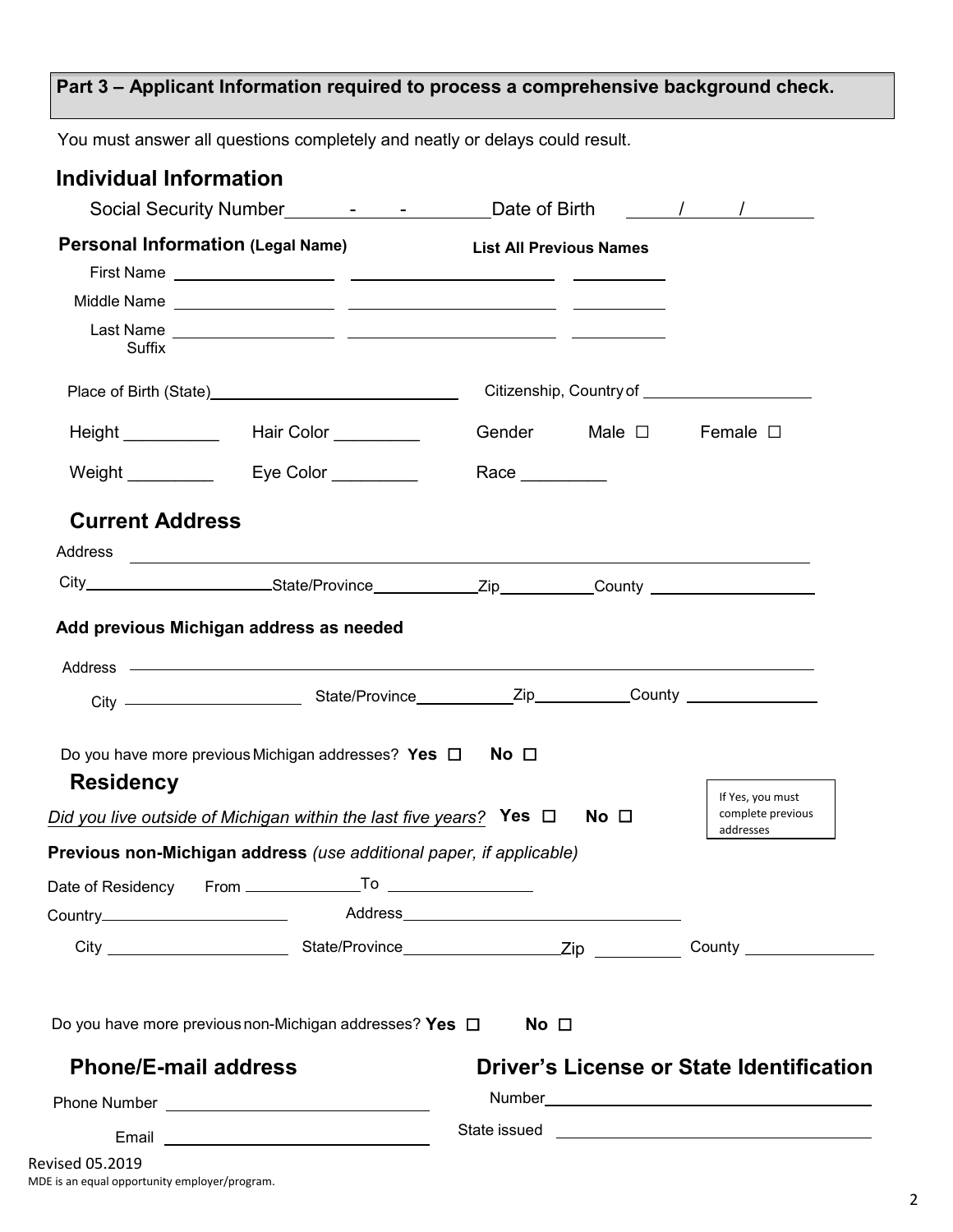#### **Part 4 – Reporting Requirement**

I understand that if I am enrolled in the program, I am required to report to CDC within 3 business days after I have been charged or convicted of a crime that is on the crime code list, located at [www.michigan.gov/childcare i](http://www.michigan.gov/childcare)n the Providers section.

#### **Part 5 – Consent to Conduct Background and Criminal Record Check (applicant consent)**

To be considered for enrollment in the CDC program:

- a. I consent to and give permission to MDE through the Department of Licensing and Regulatory Affairs (LARA), to conduct a background check that includes: 1) a review of the licensing database of people with previous disciplinary action in a child care center, group child care home, family child care home, or an adult foster care facility; 2) a search through the national and state sex offender registries; 3) a search through all state criminal registries for any states where I've lived in the past five years; 4) a request that the Michigan State Police (MSP) perform a criminal history check; and 5) a search of the child abuse and neglect registry for Michigan and any states where I've lived for the past five years.
- b. I understand that refusing the background check or knowingly providing false information in connection with a background check will result in my being found not eligible.
- c. I understand that MDE will make the final decision as to whether I am enrolled in the CDC program. I also understand that MDE may end the background check or decide to not allow me to enroll in the CDC program at any stage in the process.
- d. I agree to provide all the information necessary to conduct a background check.

#### **Privacy Act Statement:**

**Authority:** Acquisition, preservation, and exchange of fingerprints and associated information by the Federal Bureau of Investigation (FBI) is generally authorized under 28 U.S.C. 534. Depending on the nature of your application, supplemental authorities include Federal statutes, State statues pursuant to Pub. L. 92-544, Presidential Executive Orders, and federal regulations. Providing your fingerprints and associated information is voluntary; however, failure to do so may affect completion or approval of your application. **Principal Purpose:** Certain determinations, such as employment, licensing, and security clearances, may be

predicated on fingerprint-based background checks. Your fingerprints and associated information/biometrics may be provided to the employing, investigating, or otherwise responsible agency, and/or the FBI for the purpose of comparing your fingerprints to other fingerprints in the FBI's Next Generation Identification (NGI) system or its successor systems (including civil, criminal, and latent fingerprint repositories) or other available records of the employing, investigating, or otherwise responsible agency. The FBI may retain your fingerprints and associated information/biometrics in NGI after the completion of this application and, while retained, your fingerprints may continue to be compared against other fingerprints submitted to or retained by NGI. **Routine Uses:** During the processing of this application and for as long thereafter as your fingerprints and associated information /biometrics are retained in NGI, your information may be disclosed pursuant to your consent, and may be disclosed without your consent as permitted by the Privacy Act of 1974 and all applicable Routine Uses as may be published at any time in the Federal Register, including the Routine Uses for the NGI system and the FBI's Blanket Routine Uses. Routine Uses include, but are not limited to, disclosures to: employing, governmental or authorized non-governmental agencies responsible for employment, contracting, licensing, security clearances, and other suitability determinations; local, state tribal, or federal law enforcement agencies; criminal justice agencies; and agencies responsible for national security or public safety.

Continued on Next Page